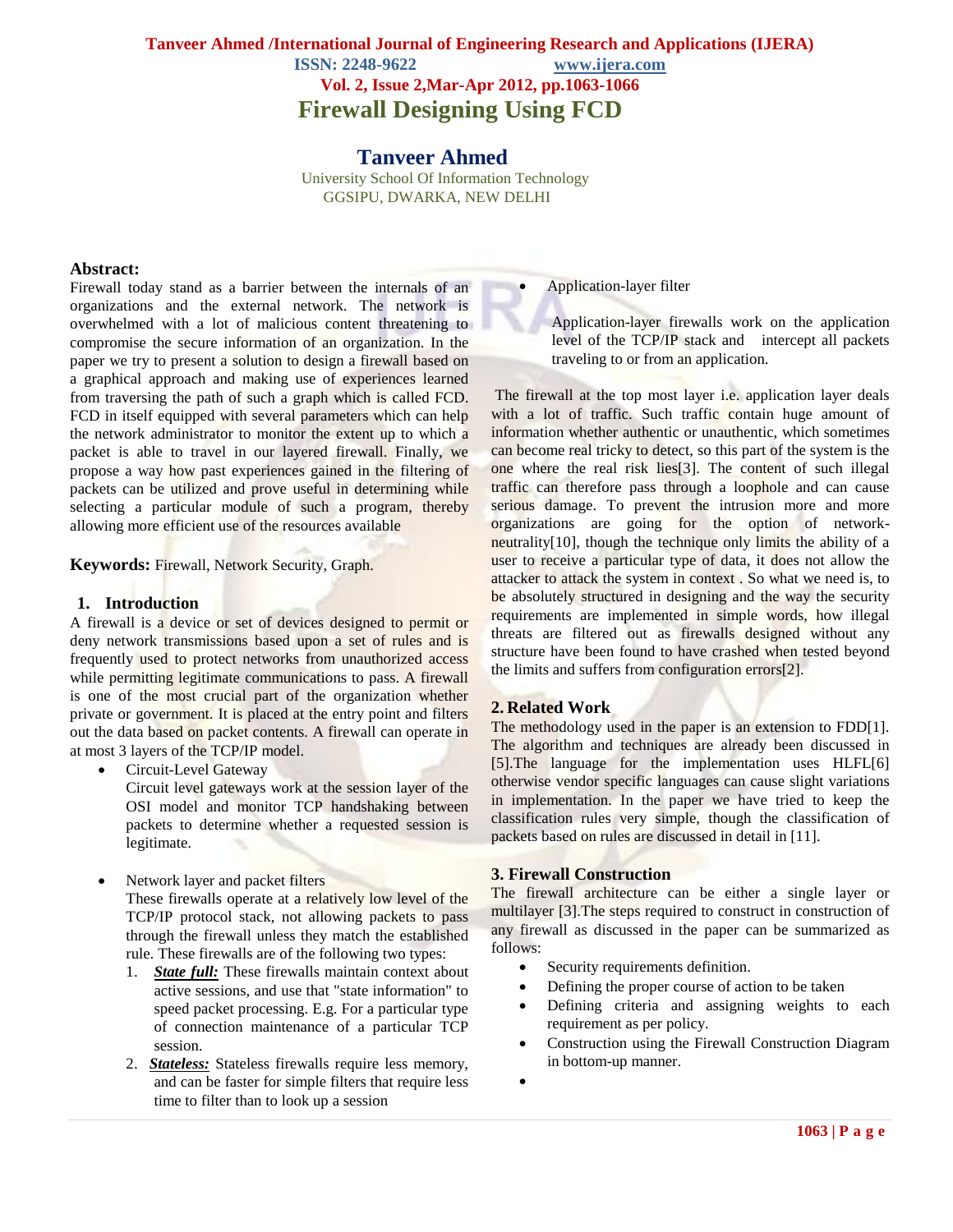# **Tanveer Ahmed /International Journal of Engineering Research and Applications (IJERA) ISSN: 2248-9622 www.ijera.com Vol. 2, Issue 2,Mar-Apr 2012, pp.1063-1066**

The goal here is to avoid the use of unnecessary or redundant rules. The HLFL[6] like FLIP[7] can be deployed for real implementation.

# **4. Firewall Construction Diagram**

The security of any company is based on certain rules which are programmatically implemented using various techniques

( Iptables[8], Swarm techniques[9]). Any internal or external access to the system within the corporation is filtered out using a sequence of queries as discussed by [4].

The following code snippet shows how policies and security requirements can be implemented using queries

Struct access { Src\_addr inetaddr Dest addr inetaddr; Struct host\_group \*src; Movement boolean; }

Movement

 $0-IN$ 1-OUT

The format of a query to such rule list is

Struct{ Struct host\_group \*src; Ation taken boolean; Struct authority \*service; }

ACTION 0-DISCARD 1-ACCEPT

Struct host\_group{ Struct list \*list\_of\_ipaddress; }

Authority means what are the capabilities assigned to a particular group.

Host group defines the group to which a particular user belongs. This inturn can be used as one of the criteria to have confidence in the user and allow him to by pass the layers of the firewall.

Example of the above could be- "which group of computer are allowed to access the database xyz stored at the location abc in the city 123".

Mathematically, a firewall is set of rules which are defined as:

### *<Action><Decision>*

where a rule is defined as **R(i)=a(1)**  $\overline{U}$  a(2)  $\overline{U}$  a(3)  $\overline{U}$  a(4)  $\overline{U}$  a(5)……….. a(n)  $R(i) = i^{th}$  rule  $A(i) = i<sup>th</sup>$  action Also, decision  $\epsilon$  {accept, discard}

An FCD is a acyclic and directed graph shown below has the following characteristics

- 1. Each edge in the graph is assigned weight according to the cost of invoking a particular action.
- 2. Each node in the except the root node is given an additional child node representing the action discard. The main idea to use the decision (discard) with each and every node is to identify the problem as soon as possible and not allow the firewall engine to move further down the tree, thereby reducing the running complexity of the program.
- 3. Here each edge represented by the set *a()* represents the non empty subset of the set *Filter()*.

Filter() = { 
$$
a(1) U a(2) U a(3) U a(4) \dots a(n)
$$
 }

#### In general terms

a() represent the action taken in the context of a particular security policy of the organization.

Filter() is the set of actions taken to ensure the security policy of the organization.

4. The nodes here have some computational capabilities which work under supervision of root to provide the filtering of packets.



# **Fig 1**.0 FCD

A decision path starts from the root and end at the terminal node representing the decision.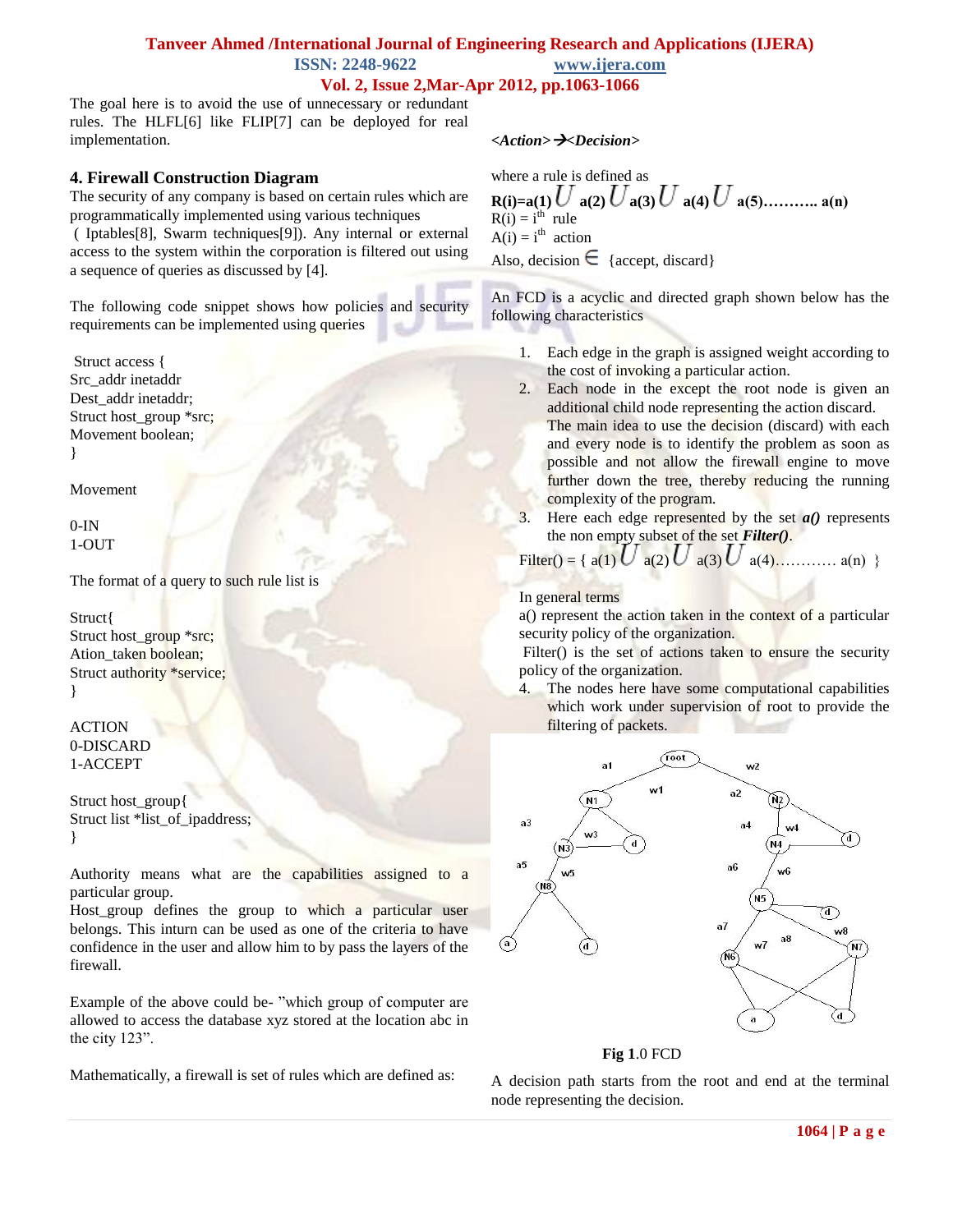### **Tanveer Ahmed /International Journal of Engineering Research and Applications (IJERA) ISSN: 2248-9622 www.ijera.com Vol. 2, Issue 2,Mar-Apr 2012, pp.1063-1066**

The rule which form the basis for filtering is represented by a particular decision path.  $R(1)$ = root,a1,N1,d R(2)=root,a1,N1,a3,N3,d

 $R(i)$ =root,a1,N1,........a(n),N(n),a/d

The root here represents the topmost computational node as we move further down the tree the complexity of the filtering mechanism increases.



**Fig 1.1** FCD demonstrating Filter isolation

The design of such firewalls allows multiple layers to be accommodated for the same filtering module thus allowing more control over determination of breach at any level.

P() is the set of all the packets entered into the system via the application gateway.

A packet p[d] travels a complete decision path to find the whether it is accepted or not.

For a packet P(i), the Severity of Penetration is defined as the sum of all the weights of the edges of the decision path.

$$
SoP = \sum_{i=1}^{n} w(i)
$$

Where  $w(i)$  represents weight of the  $i<sup>th</sup>$  edge and k is the total no. of such edges.

The datagram which have a very high value of SoP requires immediate attention of the network administrator. If a packet

goes to the last node and is ultimately discarded then it shows how much the attacker/unauthorized user is familiar with our system, the depth up to which he can intrude and the likelihood of finding a loophole.

#### **SoP** ∝ **Resources used/wasted**

The designing of the FCD based firewalls can be extended with the fundamental concept of ACO[12], though in this case the positive feedback is obtained when a particular packet has been dropped. We can use additional information in FCD that will allow us to show confidence in selecting a particular path. That additional information is called Confidence of Traversal (CoT). CoT is usefull in deciding which filter to select while the packets are coming from a single host and within a single TCP session.

The following diagram shows and extension to the Fig 1.0 and an addition of CoT values to each node.

Where Confidence of Traversal is defined as



Here, CoT[i] denotes the Confidence of Traversal of node i and n denotes the no. of times a particular decision path has been traversed



Note:

1. CoT value must be stored for the particular TCP session in context; it will vary from session to session. 2. As soon as the root decides which filter to select, then only start with calculating the value of CoT.

3. The above equation shows the confidence in selection of a particular path based on heuristics learning rules i.e. it takes into account the previous confidence values for the packets.

4. Initially each non traversed node is assigned the CoT value of zero.